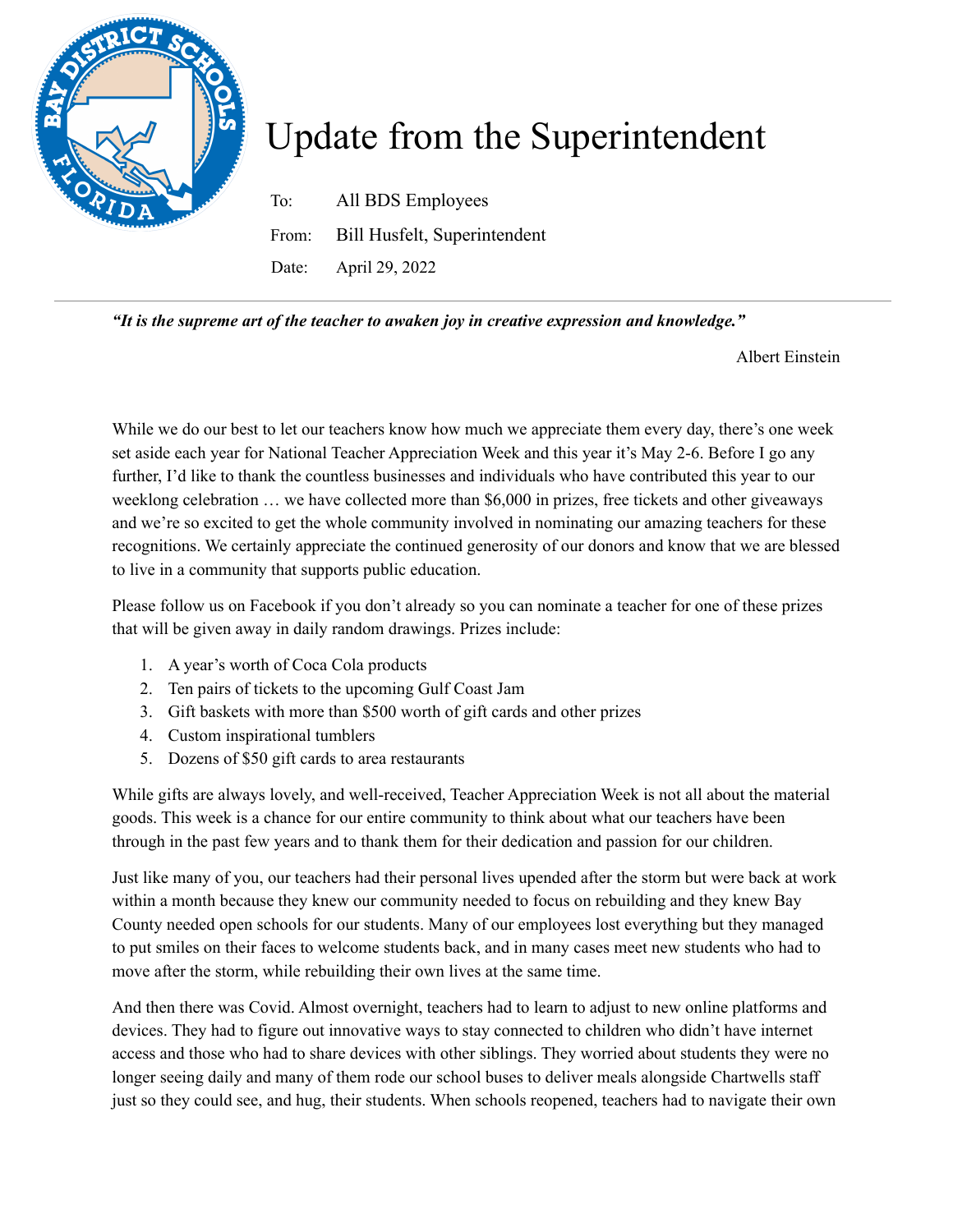personal healthcare needs while balancing the needs of their students. Many of them had immuno-comprised family members which further complicated the situation but, again, our teachers knew their students needed them and they stepped up.

While we've all faced difficult situations as a result of the pandemic, I would like you to stop and think for a moment about the challenges Covid created for our teachers. Without warning, they lost students to quarantines (sometimes for up to two weeks depending on the situation) and they had to instantaneously adjust to online learning delivery methods for those students. At the same time, students who had been quarantined for various lengths of time were coming back to school on staggered schedules and many of those students were not able to learn at home because their parents worked, or they didn't have internet access or online learning simply didn't work for them despite everyone's best efforts. This revolving door has continued throughout this year and it has been truly exhausting for our teachers, our administrators and our school staff members.

And despite all of that, state-mandated testing is still occurring this year and we haven't received any indication that there will be any waivers or forgiveness for any aspects of testing. So the usual testing pressure is present in the midst of all of these obstacles and challenges and that is most definitely taking a toll on everyone in our system.

## **So, how can you help?**

It's simple really … kindness.

Teacher Appreciation Week doesn't have to be about gifts or prizes, it can be about a simple "thank you" or a handwritten note of gratitude. Appreciating our teachers is something that should be second nature to all of us and it's something that should be a part of the very fabric of our community. Sadly, however, politics have divided us in many cases and education seems to be caught in the crosshairs and, therefore, so are our teachers. Much of the criticism and vitriol I see online is from those who are not connected to our schools in any way, and those who don't even have children in our school system, but those harsh words matter and those harsh words hurt the dedicated, selfless staff members who are doing all they can for the children of our community.

So, please, take a few minutes every week to thank our teachers. You could thank those who are actively teaching your children or even dig back into your own experiences and thank that one teacher who truly made a difference in your lives.

I know that I am the proud product of public schools and that the teachers and coaches who invested in me made me the person I am today. I am eternally grateful to them and I am sure each of you can easily name one, two or more educators who played similar roles in your lives. Teachers appreciate your cards, emails and letters of gratitude more than you will ever know so I really encourage you to send those, and help your students send them, when you can.

Thank you teachers for all that you do for our students. Thank you for your selfless dedication, your compassion, your kindness and your determination to ensure the students in your care are as successful as possible. Thank you for caring. Thank you for loving our children as your own and, most of all, thank you